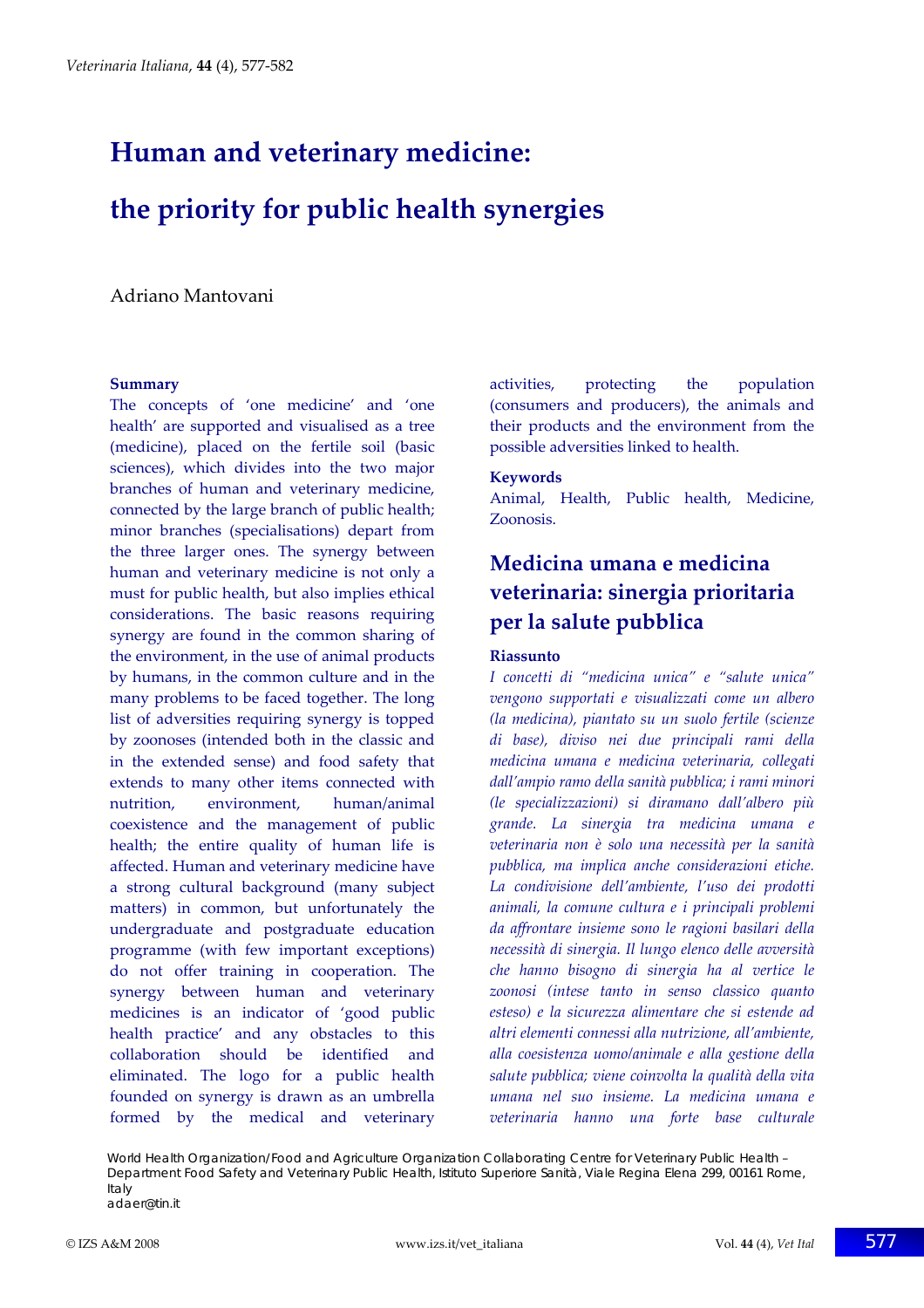*(molteplici aspetti) in comune ma purtroppo i programmi di istruzione universitaria e post laurea (salvo poche importanti eccezioni) non offrono formazione congiunta. La sinergia tra le medicine umana e veterinaria è un indicatore di "buona pratica di sanità pubblica" e perciò è necessario identificare ed eliminare ogni ostacolo alla sua realizzazione. Il logo della sanità pubblica basata sulla sinergia è rappresentato graficamente da un ombrello formato dalle attività mediche e veterinarie, che proteggono dalle potenziali avversità connesse alla salute la popolazione (consumatori e produttori), gli animali e i loro prodotti, e l'ambiente.*

#### **Parole chiave**

Animale, Medicina, Sanità, Sanità pubblica, Zoonosi.

#### **Introduction**

Medicine is born as 'one'. In Figure 1, the concept of 'one medicine' is illustrated as a large tree (medicine), the trunk of which is placed on fertile soil (basic sciences); it divides into two principal branches (human medicine and veterinary medicine) that are connected to each other by a large branch (public health). Satellite branches (specialisations) derive from each of the three main branches.

Babylonian, Egyptian, Greek, Roman and Arabic healers and physicians cured both human and animal diseases. During the Middle Ages, the two medicines were separated for religious and practical reasons. The Renaissance witnessed a revival of comparative medicine. Cattle plague which occurred between the xvi and the xix centuries highlighted the value of the contributions of many outstanding physicians and other scientists. The need for specialised operators justified the establishment of veterinary schools in many countries. This emphasised and formalised the division between the two medicines and constituted an important handicap for the practice of a holistic public health. In 1948, the importance of re-bridging the division between the two encouraged the World Health Organization (WHO) to set up a veterinary public health programme, the principal function of which is to promote

collaboration between the two medicines. A strong input to synergy was obtained in 1978 when the General Assembly of the WHO in Alma Ata introduced primary health care, which required interprofessional contributions. Presently, similar input may be obtained by applying the techniques of 'evidence based prevention'. Pioneers of the concept were Bernardino Ramazzini, Giovanni Maria Lancisi, Rudolf Virchow, Louis Pasteur, Calvin Schwabe and others.



Figure 1 The 'One Medicine' tree

In this paper, the factors that explain and encourage the link between the two medicines are analysed; this is a concept that is strongly supported by the Mediterranean Zoonoses Control Programme (MZCP).

## **An ethical consideration**

Humans (one species) and animals (many species) share the same planet and live on its resources. A partnership was established for which animals provide to humans a series of goods and facilities; humans provide a selected number of animals (the domesticated and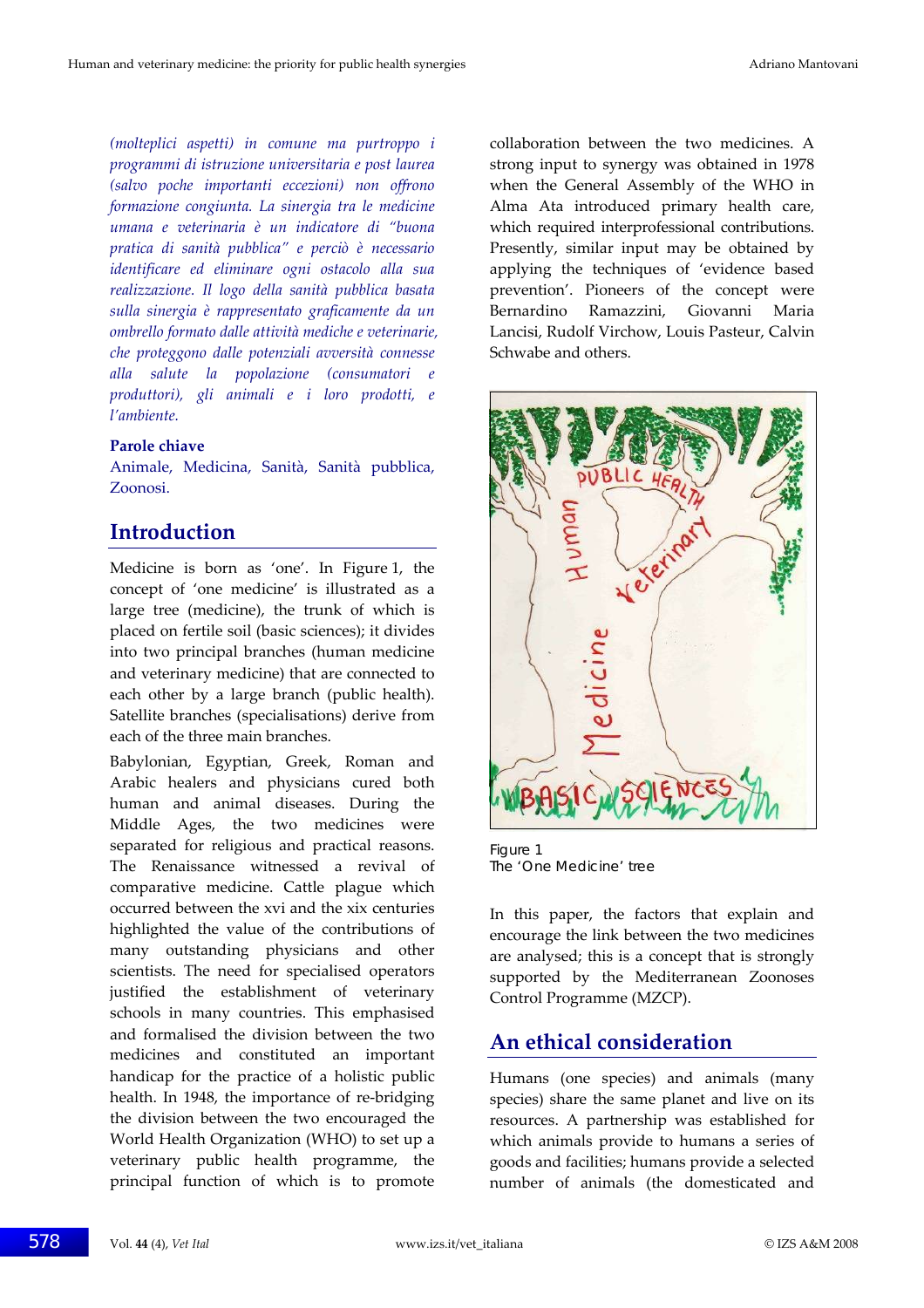semi‐domesticated species) what is required for their sustenance and production, while taking the authority and responsibility for the general management of the planet. Many aspects concerning the fulfilment of the ethical obligations connected with this duty are debated in the academic, political, social and religious arenas. This discussion will be limited to the professional responsibilities, even if some of the items that are presently considered 'critical' (e.g. food supply, environmental contamination and genetically modified organisms or 'GMO') will have severe consequences on the future and deserve attention that is not limited to the medical professions.

## **The reasons of synergy**

Table I lists the products of animal origin that are enjoyed, used or consumed by humans. These are distinguished between those that are obtained directly from living animals and those which require the death of the animal. The products are food and feed, protection and production materials, work, leisure, education, etc.

| Table I                                  |  |
|------------------------------------------|--|
| Products of animal origin used by humans |  |

| Animal            | Product                  |
|-------------------|--------------------------|
| From live animals | Milk                     |
|                   | Blood                    |
|                   | Eggs                     |
|                   | Honey, wax, etc.         |
|                   | Manure                   |
|                   | Work                     |
|                   | Wool                     |
|                   | Feathers                 |
|                   | Company                  |
|                   | Sport                    |
|                   | Prestige                 |
|                   | Education/rehabilitation |
| From dead animals | Meat and viscera         |
|                   | Skin, hairs, feathers    |
|                   | Silk                     |
|                   | Bones, horns, etc.       |
|                   | <b>Fats and oils</b>     |

The production of these items requires the sharing of a number of resources, as follows:

- foodstuffs
- water
- space (aquatic, rural, urban, wild)
- environment
- pharmaceutical products
- knowledge and technologies
- economic resources.

Without the exploitation of these resources, human life would be very difficult or would differ greatly from what it is today. Human medicine, alone, does not have the necessary competence to manage human‐animal coexistence for human survival and profit. This may be achieved only by the contributions of veterinary medicine that oversee animal production.

# **The operational ground**

The activities that require synergy between human and veterinary medicine are as follows:

- zoonoses (classical) control
- zoonoses (extended) control
- emergencies (action in)
- **·** environmental safety
- **·** epidemiological investigation
- food safety (including hazard analysis critical control point or HACCP)
- human nutrition
- human/animal coexistence
- **professional education**
- public health legislation
- public health management
- **research**
- urban hygiene
- use of animals for human welfare.

The list commences with zoonoses, intended both in the classical sense (only communicable agents, as defined by the WHO) and in the extended sense (any detriment to the health and/or quality of human life derived from relationships with vertebrate or edible or toxic invertebrate animals, as illustrated in Table II.

All activities connected with food safety are probably those that most need attention and collaboration. Important factors are connected to the environment, with the management of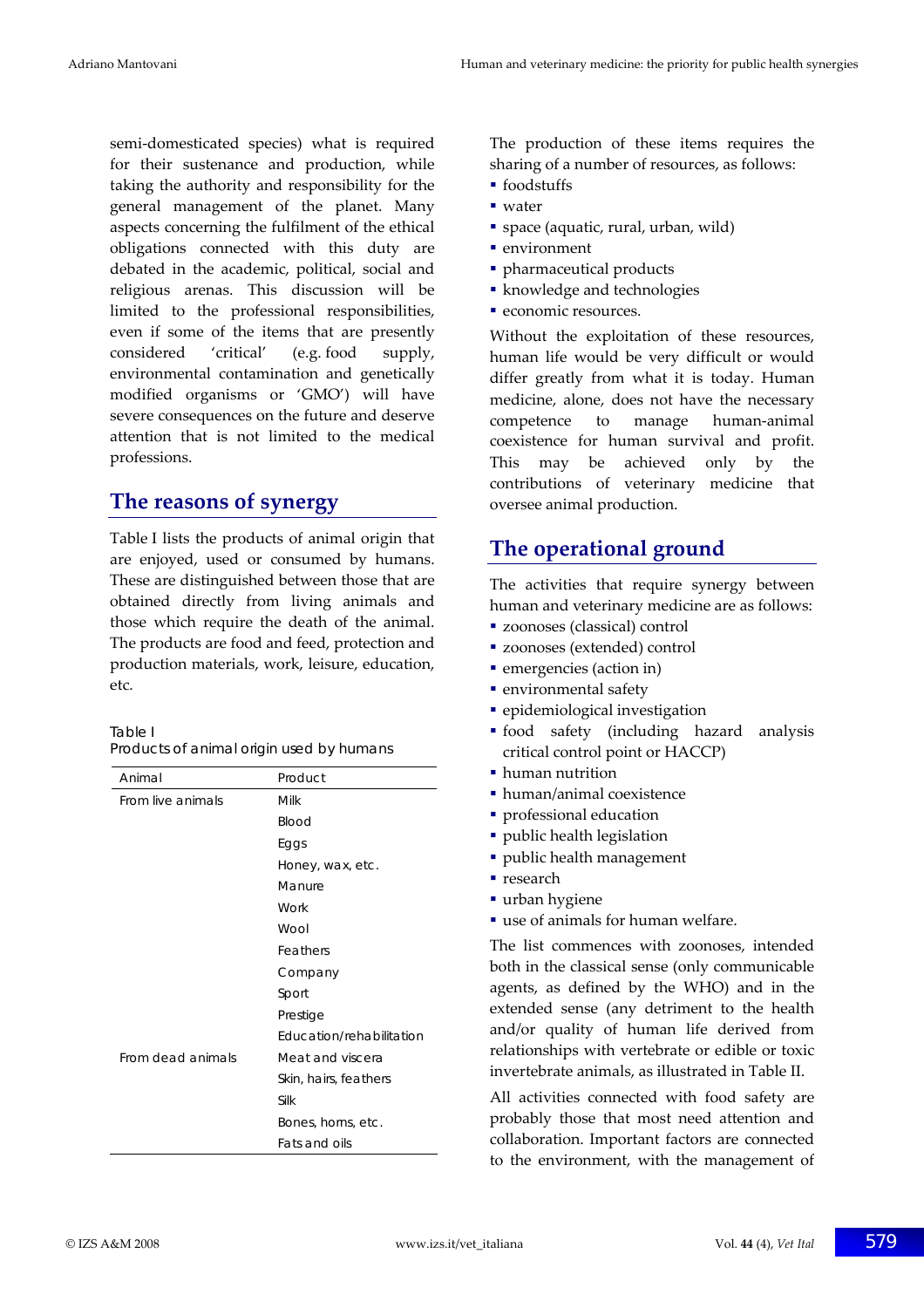public health and with the coexistence between humans and animals.

#### Table II

Non-infectious causes of detriments to human health and/or quality of human life due to relationship with animals (extended concept of zoonoses)

| Origin                                             | Cause                                             |
|----------------------------------------------------|---------------------------------------------------|
| Allergens from                                     | Contacts with animals                             |
|                                                    | Food of animal origin                             |
|                                                    | Pollutants of animal origin<br>in the environment |
| Chemical substances<br>in food of animal<br>origin | Antibiotics                                       |
|                                                    | Dioxins                                           |
|                                                    | Hormones                                          |
|                                                    | Poisons of environmental<br>origin                |
|                                                    | <b>Toxins</b>                                     |
| Trauma                                             | <b>Bites</b>                                      |
|                                                    | <b>Kicks</b>                                      |
|                                                    | Scratches                                         |
|                                                    | Stings or contacts                                |
| Poisoning from                                     | Snake bites                                       |
|                                                    | Arthropod stings or<br>contacts                   |
| Pollution from                                     | Animals                                           |
|                                                    | Substances of animal<br>origin                    |
|                                                    | Arthropods and fungi of<br>animal origin          |
| Mediatic storm                                     |                                                   |

The following problems that require synergy illustrate why collaboration is such an important factor for the quality of human life that can be impaired if the fields connected with public health are neglected or dealt with in a disorderly fashion:

- co-infections of immunodepressed people
- environmental contamination of animal origin
- food contamination (biological, chemical and nuclear agents
- human nutrition
- insufficient quality and quantity of food of animal origin
- coexistence of humans/animals
- management of public health
- occupational diseases (in connection with animals)
- pharmaco-resistance
- **poverty (in connection with animals)**
- proper use of food
- **zoonoses outbreaks.**

Fields covered in human and veterinary education have a common cultural background. The areas of expertise that are relevant for cooperation include the following:

- communicable diseases
- environmental protection
- epidemiology
- food hygiene
- human nutrition
- **·** immunology
- **legislation**
- · microbiology
- parasitology
- pharmacology
- public health
- toxicology
- zoology (noxious animals included).

It must be noted that this cultural congregation is mostly theoretical, as common activities are extremely rare, if not absent. The need for a common cultural background is even more necessary at a professional level, as the problems listed in Table II cannot be faced properly in the absence of collaboration. Recent activities of the MZCP provide valid and promising examples of training for collaboration.

## **Conclusions**

Synergies between the medical and veterinary sectors are indicators of 'good public health practice'. The lack of collaboration may be the norm in many cases but it is a handicap for fruitful and complete development of public health activities.

The reasons that create this problem can often be attributed to tradition (of separated professions), different cultural backgrounds, different professional languages, career development, desire for limited responsibilities, dislike of professional comparisons, superiority or inferiority complexes, economic interests and prestige.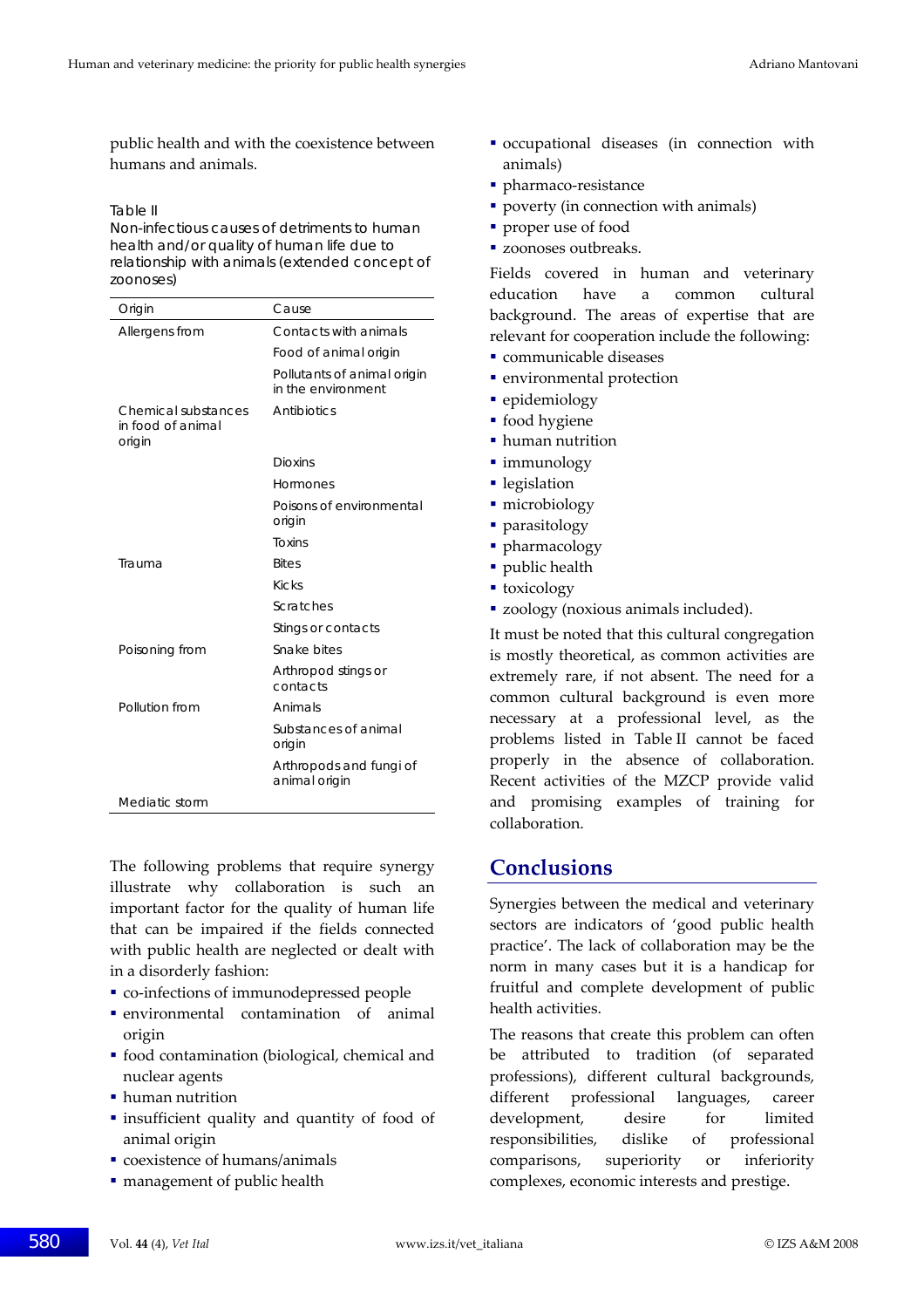Sometimes, the separation is aggravated by legislation and/or by administrative management. In some cases, medical and veterinary public health services ignore each other, both as official bodies and persons.

Figure 2 shows a public health scheme that is based on the holistic concept, requiring synergies. It is derived from the veterinary



#### **Drops = risks**

Biological food contamination Chemical food contamination Economic losses Emergencies (epidemic and not epidemic) Environmental contamination Human conflicts involving animals Human/animals conflicts Improper human nutrition Improper legislation Infections of immunocompromised people Nuclear food contamination Occupational diseases Pharmaco-resistance Poor education Zoonoses (classic) Zoonoses (extended)

Figure 2 Veterinary public health logo public health logo drawn by Patrizia Parodi in 2000. Public health is depicted as an umbrella formed by medical and veterinary (public health) services that protect the population (consumers and producers of all categories), the animals and their products from possible problems, as well as from possible environmental influences. The drops on the drawing represent the various risks (listed below in alphabetical order).

Figure 1 which expresses the concept of 'one medicine' at the beginning of this presentation, also symbolises the concept of 'one public health' as this is the fundamental field in which the two branches meet, combine and, in practice, should (must) cooperate.

A final consideration is that public health has minor visibility in comparison with clinical and other fields, both in the medical and veterinary sectors and this influences political and public mentalities, where public health is considered a normal routine activity (something that is 'due' and often an obligation) and attention is more focussed (as is funding) on the more 'visible' clinical activities. Attention to public health and to the connected synergic activities is highlighted during emergencies, e.g. bovine spongiform encephalopathy (BSE), avian influenza, dioxins.

It is now necessary to benefit from recent experience (not only BSE and avian influenza) to implement those synergies that are necessary for the fulfilment of public health activities.

## **Further reading**

- 1. Blancou J. 2003. History of the surveillance and control of transmissible animal diseases. World Organisation for Animal Health (Office International des Épizooties: OIE), Paris, 362 pp.
- 2. Mantovani A. 2001. Notes on the development of the concept of zoonoses. *Hist Med Vet*, **26** (2), 41-52.